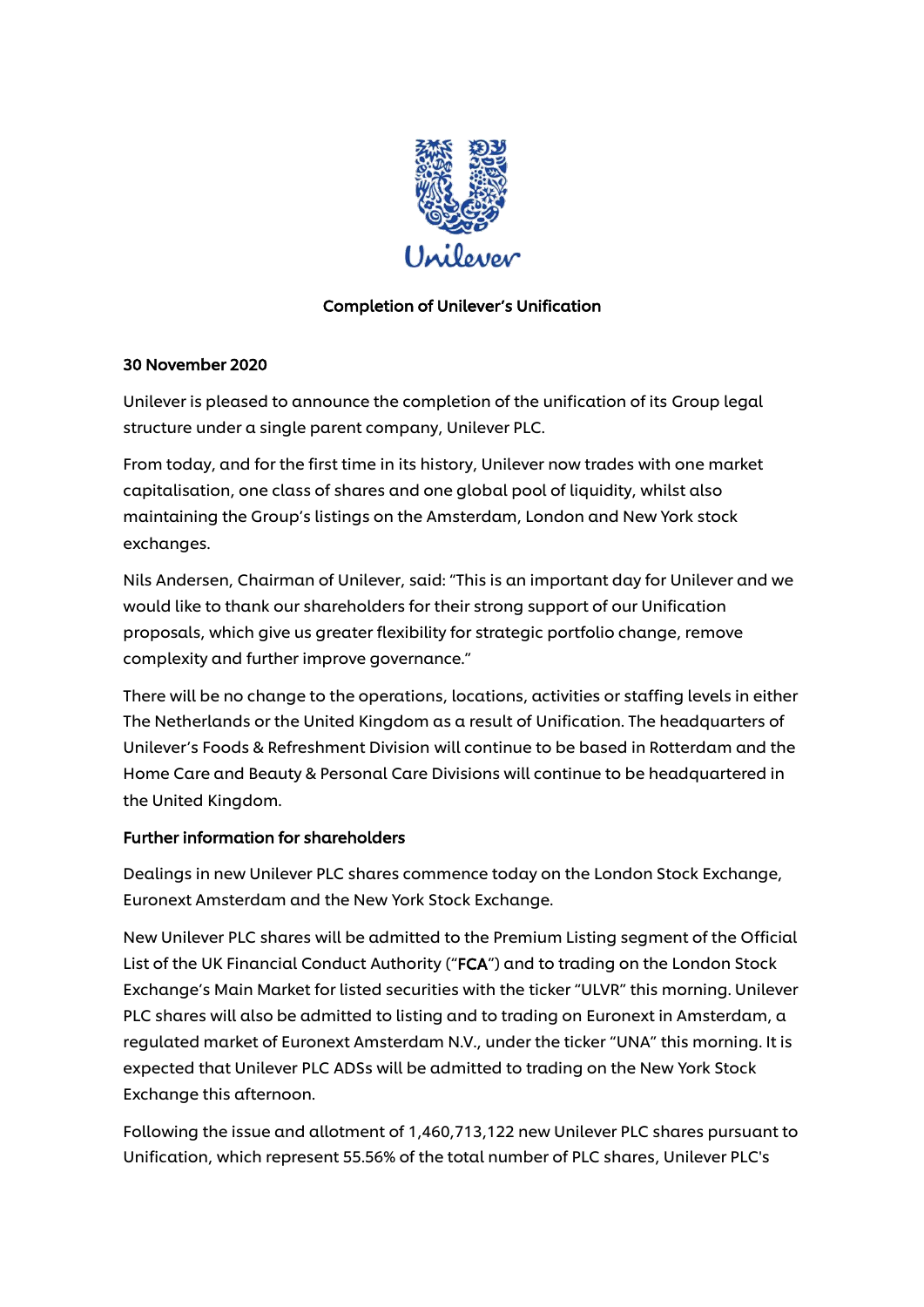total issued ordinary share capital consists today of 2,629,243,772 ordinary shares of 3 1/9 pence each.

As part of Unification, Unilever NV ceased to exist yesterday, 29 November 2020, as a result of which there have been no dealings, and will be no further dealings, in any Unilever NV securities (including in Unilever NV shares on Euronext in Amsterdam) since that date.

Unilever PLC holds no ordinary shares in treasury. As at today's date, 1,383,237 Unilever PLC shares (including Unilever PLC shares represented by Unilever PLC ADSs) are held by companies in the Unilever Group. The voting rights attaching to those shares are not exercisable. Therefore, the total number of shares with exercisable voting rights in Unilever PLC is 2,627,860,535. This figure may be used by shareholders as the denominator for the calculations by which they will determine whether they are required to notify their interest, or a change to their interest, in Unilever PLC under the FCA's Disclosure Guidance and Transparency Rules. As at today's date, shareholders of Unilever PLC do not have similar notification obligations under applicable Dutch law.

## Enquiries

Unilever PLC Unilever House 100 Victoria Embankment London EC4Y 0DY United Kingdom

UK +44 20 7822 6830 [lucila.zambrano@unilever.com](mailto:lucila.zambrano@unilever.com) +44 77 7999 9683 [JSibun@tulchangroup.com](mailto:JSibun@tulchangroup.com)

Media: Media Relations team Investors: Investor Relations team

+44 78 2527 3767 investor.relations@unilever.com

NL +31 10 217 4844 [els-de.bruin@unilever.com](mailto:els-de.bruin@unilever.com) +31 62 375 8385 [marlous-den.bieman@unilever.com](mailto:marlous-den.bieman@unilever.com)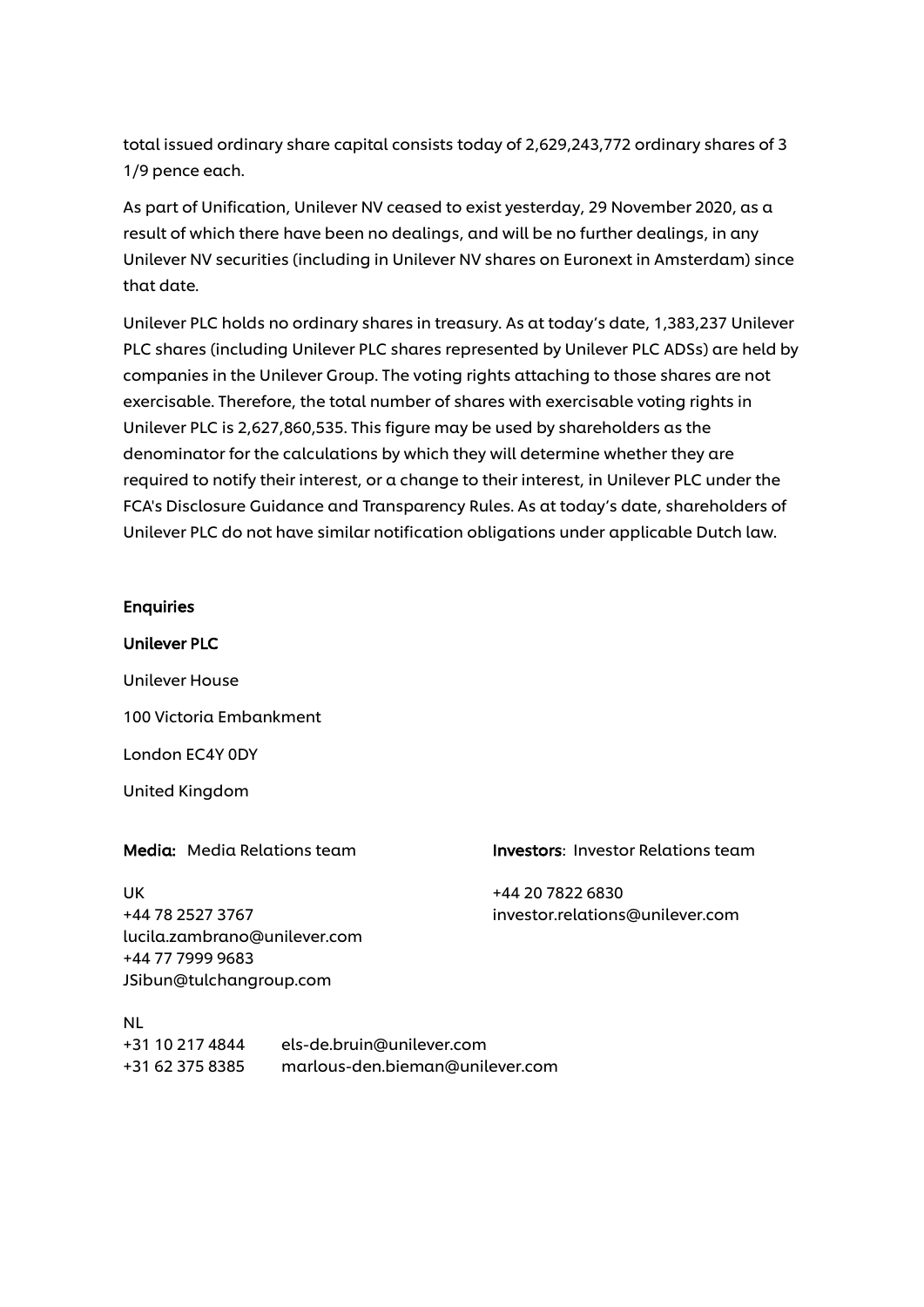### SAFE HARBOUR

This announcement may contain forward-looking statements, including 'forwardlooking statements' within the meaning of the United States Private Securities Litigation Reform Act of 1995. Words such as 'will', 'aim', 'expects', 'anticipates', 'intends', 'looks', 'believes', 'vision', or the negative of these terms and other similar expressions of future performance or results, and their negatives, are intended to identify such forwardlooking statements. These forward-looking statements are based upon current expectations and assumptions regarding anticipated developments and other factors affecting the Unilever Group (the "Group" or "Unilever"). They are not historical facts, nor are they guarantees of future performance. Because these forward-looking statements involve risks and uncertainties, there are important factors that could cause actual results to differ materially from those expressed or implied by these forward-looking statements. Among other risks and uncertainties, the material or principal factors which could cause actual results to differ materially are: Unilever's global brands not meeting consumer preferences; Unilever's ability to innovate and remain competitive; Unilever's investment choices in its portfolio management; the effect of climate change on Unilever's business; Unilever's ability to find sustainable solutions to its plastic packaging; significant changes or deterioration in customer relationships; the recruitment and retention of talented employees; disruptions in our supply chain and distribution; increases or volatility in the cost of raw materials and commodities; the production of safe and high quality products; secure and reliable IT infrastructure; execution of acquisitions, divestitures and business transformation projects; economic, social and political risks and natural disasters; financial risks; failure to meet high and ethical standards; and managing regulatory, tax and legal matters. A number of these risks have increased as a result of the current COVID-19 pandemic. These forwardlooking statements speak only as of the date of this document. Except as required by any applicable law or regulation, the Group expressly disclaims any obligation or undertaking to release publicly any updates or revisions to any forward-looking statements contained herein to reflect any change in the Group's expectations with regard thereto or any change in events, conditions or circumstances on which any such statement is based. Further details of potential risks and uncertainties affecting the Group are described in the Group's filings with the London Stock Exchange, Euronext Amsterdam and the US Securities and Exchange Commission (the "SEC"), including in the Annual Report on Form 20-F 2019 and the Unilever Annual Report and Accounts 2019.